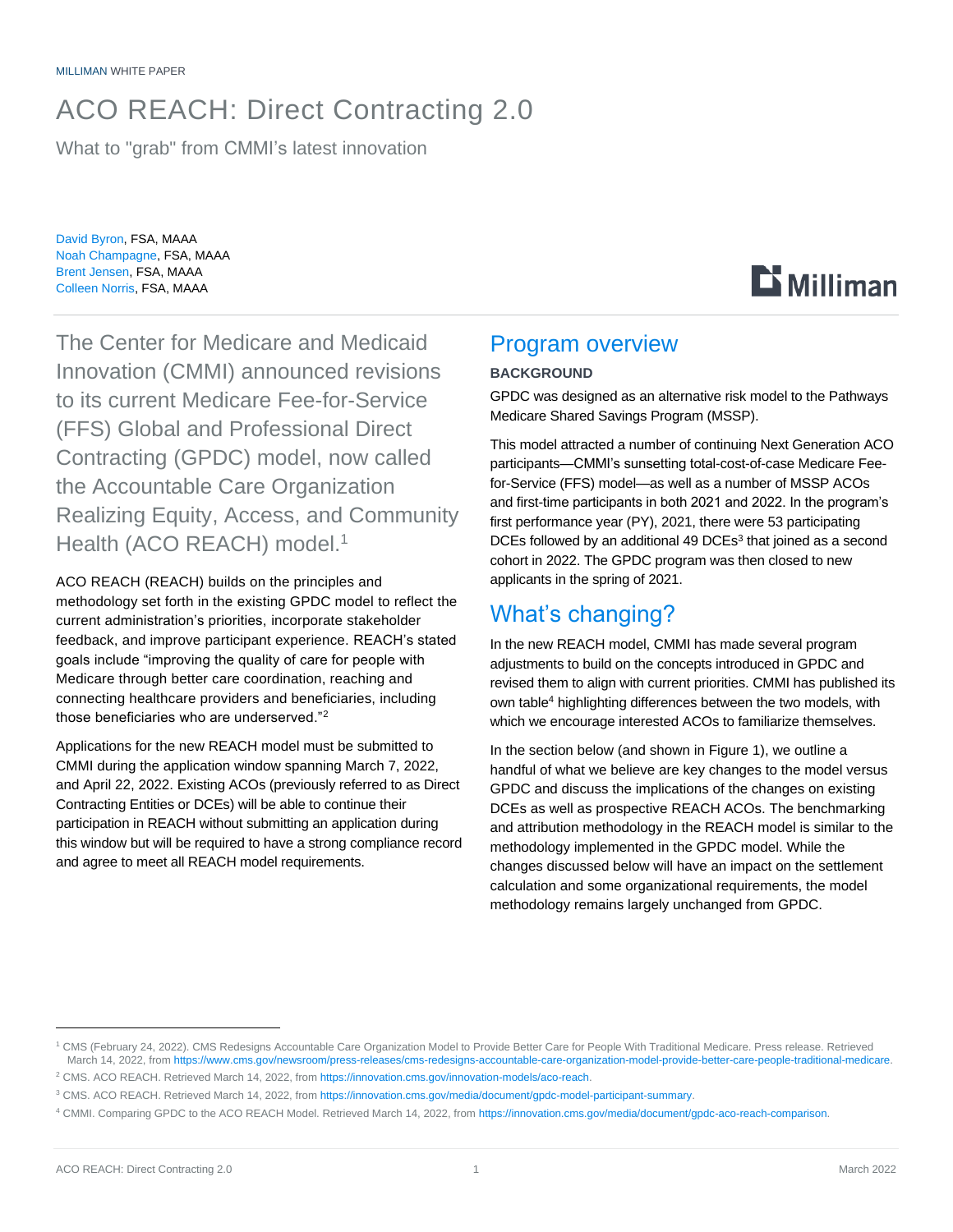#### **CHANGE TO RISK ADJUSTMENT**

Starting in 2024, REACH will adopt a *static reference year population* for the purpose of applying the ±3% risk score cap. The ±3% cap is compared to the cumulative risk score growth. In other words, the growth cap is 3% in total, not 3% per year. The static reference population and reference time period has not yet been defined, but we know that 2024 through 2026 will all use one single year as the reference year. Also, the 3% risk score cap will be calculated *relative to the ACO's demographic risk score growth.* 

Under GPDC, the risk score cap was applied relative to a reference year that was continuously rolled forward such that it was always two years before the performance year (e.g., for PY2022, the 3% risk score cap would be applied relative to a 2020 reference year).

#### **Why this matters:** This limits the opportunity for REACH ACOs to generate shared savings through increased risk score coding.

In GPDC, DCEs can generate savings through appropriately capturing risk scores beyond the risk score cap on a two-year delayed basis.

If an ACO's demographic risk score growth from the reference year to the performance year is +1%, then the symmetric 3% risk score cap for the ACO's average CMS-HCC prospective risk adjustment model or the CMMI-HCC concurrent risk adjustment model risk score growth will constrain growth between -2% to +4%

--CMS's example of risk adjustment<sup>[2](#page-0-0)</sup>

Under the REACH methodology, any risk score improvements in excess of the risk score cap (3%, relative to the reference-year demographic risk score for aligned beneficiaries) will not be recognized in the benchmark. This change moves the treatment of risk ratio caps in the direction of MSSP, where normalized risk ratios are calculated (and capped) relative to the third benchmark year. This methodology change may shift the focus of model participants away from increasing risk scores by more accurately capturing diagnoses to improve settlement calculations. However, the continued use of a coding intensity factor to further control coding growth among all REACH ACOs means ACOs that do not keep up with model-wide coding trends will receive negative adjustments to their benchmark.

In addition, because the 3% risk score cap will be calculated relative to any change in the demographic risk score over that same time period, an ACO's risk score will not be penalized (or rewarded) for shifts in its aligned population (to the degree the risk score is reflected as a change in the demographic risk score). This change helps protect ACOs that include providers with evolving beneficiary pools from being unfairly impacted by the risk score cap.

#### **REDUCED GLOBAL DISCOUNT SCHEDULE**

CMS has revised the benchmark discounts for REACH ACOs participating in the Global option to 3% in 2024 and 3.5% in 2025-2026 (a reduction from the 4% 2024 discount and 5% 2025-2026 discounts in the GPDC model).

**Why this matters:** DCEs that may have hesitated to consider the Global option, due to the increasing discount, may consider revisiting the option. Under ACO REACH, the Global discount will require REACH ACOs to reduce expenditures each year in order to generate shared savings, but the required expenditure reduction is now a lower threshold. While a reduction in the discount makes the Global option more appealing, the discount is still a notable obstacle to overcome in relation to the Professional option. See the tables in Appendix A for a comparison of the shared savings and loss parameters between various CMMI models along with brief commentary.

Similar to the GPDC program, ACOs participating in the REACH program under the Professional model have the option to transition to the Global option in later participation years but will not be able to move from the Global option to the Professional option.

#### **REDUCTION IN QUALITY WITHHOLD**

The quality withholds have been reduced to 2% of benchmark (compared to 5% under GPDC).

#### **Why this matters:** This change reduces the impact that an ACO's quality score has on the benchmark (and thus overall performance).

For example, a DCE in 2023 with a 90% quality score would realize an effective 0.5% benchmark reduction under GPDC:

- 5% (quality withhold)
- + 90% \* 5% (earned back quality withhold)
- $= 0.5%$

While in REACH that same quality score would reduce the ACO's benchmark by only 0.2%

- 2% (quality withhold)
- + 90% \* 2% (earned back quality withhold)
- $= 0.2%$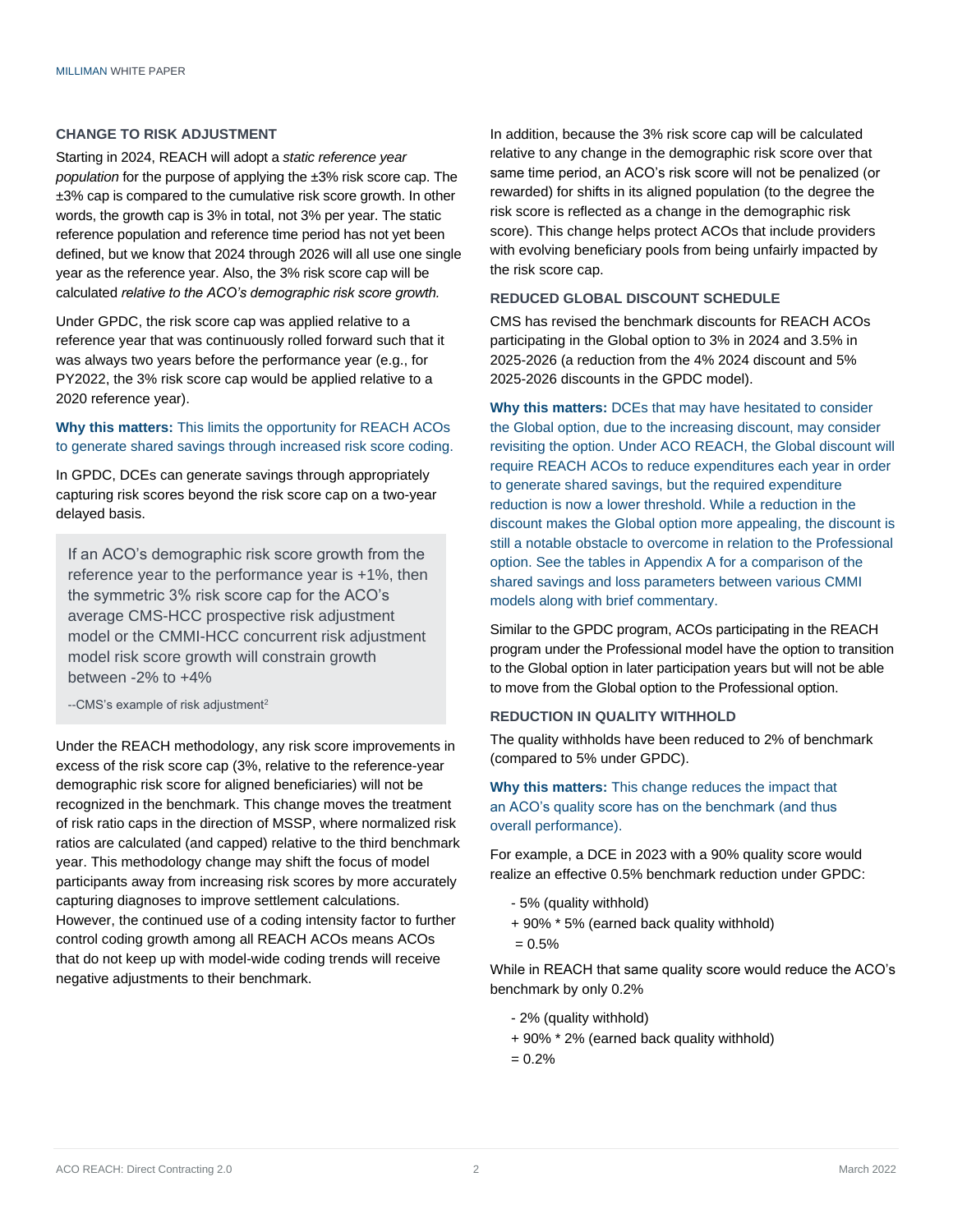#### **OPTIONAL STOP-LOSS BECOMES RISK-ADJUSTED**

The fixed attachment points from GPDC's optional stop-loss program will be risk-adjusted in the REACH model.

**Why this matters:** For ACOs with high-acuity (or low-acuity) populations, this change is intended to better align the impact of the optional REACH stop-loss program with their expenditures, compared to the impact on ACOs that attribute a population resembling the average Medicare FFS beneficiary (near a 1.0 normalized risk score).

#### **CHANGE IN GOVERNANCE STRUCTURE REQUIREMENTS**

The REACH model includes requirements relating to ACO governance that are modified from what was included in GPDC.

- At least 75% control of each ACO's governing body must be held by Participant Providers or their designated representatives. Previously, under GPDC, this requirement was only 25%.
- The Medicare beneficiary and the consumer advocate serving on the ACO's governing body are not permitted to be the same individual.
- The Medicare beneficiary and the consumer advocate each must hold voting rights.

#### **Why this matters:** The increased share of representation and participation of the Participant Providers may drive greater coordination of care, accountability, and collaboration in an ACO.

This change will impact the organizational structure for DCEs and ACOs electing to participate in REACH and may signal CMS' intent to continue to have ACOs governed by provider organizations.

For some ACOs this will require a degree of restructuring but will likely not have a significant impact on the ACO's financial performance or operations.

### What's new?

While the REACH program closely resembles the GPDC program in most aspects of its design, some additional features have been added to address the aims of the REACH model, including serving beneficiaries who have historically been underserved and ensuring close connectivity between patients and providers.

#### **NEW HEALTH EQUITY REQUIREMENTS**

- All ACOs will be required to develop and implement a Health Equity Plan based on the CMS Disparities Impact Statement<sup>5</sup>
- A new benchmark adjustment will modify the benchmark for ACOs based on the proportion of underserved beneficiaries in each ACO (measured based on a composite measure including Area Deprivation Index and Dual status for each beneficiary)
	- Member-level calculation based on the percentile (relative to the REACH ACO *aligned* population) of the composite measure. In this adjustment, beneficiaries in the *top 10% of aligned beneficiaries receive an upward \$30 per beneficiary per month (PBPM) adjustment to their benchmark while the bottom 50% of aligned beneficiaries receive a downward \$6 PBPM adjustment to their benchmark.*

**Why this matters:** This adjustment will impact each ACO differently based on the population of beneficiaries they serve and it is designed to adjust the benchmark to reflect the current level of care provided to those beneficiaries.

Because the percentiles are defined based on all DCE-aligned beneficiaries nationwide, it will be difficult to estimate the impact of the health equity benchmark on a given REACH ACO with data for only that ACO. CMS modeling suggests that most ACOs will see a modest impact to their benchmarks (+/-0.2%), with some outlier ACOs seeing larger adjustments up to +1% or -0.5%.

#### **INCREASED TRANSPARENCY**

CMS plans to gather additional information from the ACOs, including data on ownership, leadership, and the governing board to ensure alignment with CMS' goals.

CMS indicates that it will share "aggregate information for all REACH ACOs on quality and financial performance based on operations data and financial benchmarks["](#page-0-1)<sup>2</sup> on a quarterly basis. Also, information will be shared on the payments being made to ACOs.

**Why this matters:** Data is the cornerstone to financial monitoring. In addition to monitoring an ACO's performance relative to internal targets and goals, understanding an ACO's performance relative to its peers will allow for additional benchmarking and the ability to better understand and identify areas of opportunity.

<sup>5</sup> Disparities Impact Statement<https://www.cms.gov/About-CMS/Agency-Information/OMH/Downloads/Disparities-Impact-Statement-508-rev102018.pdf>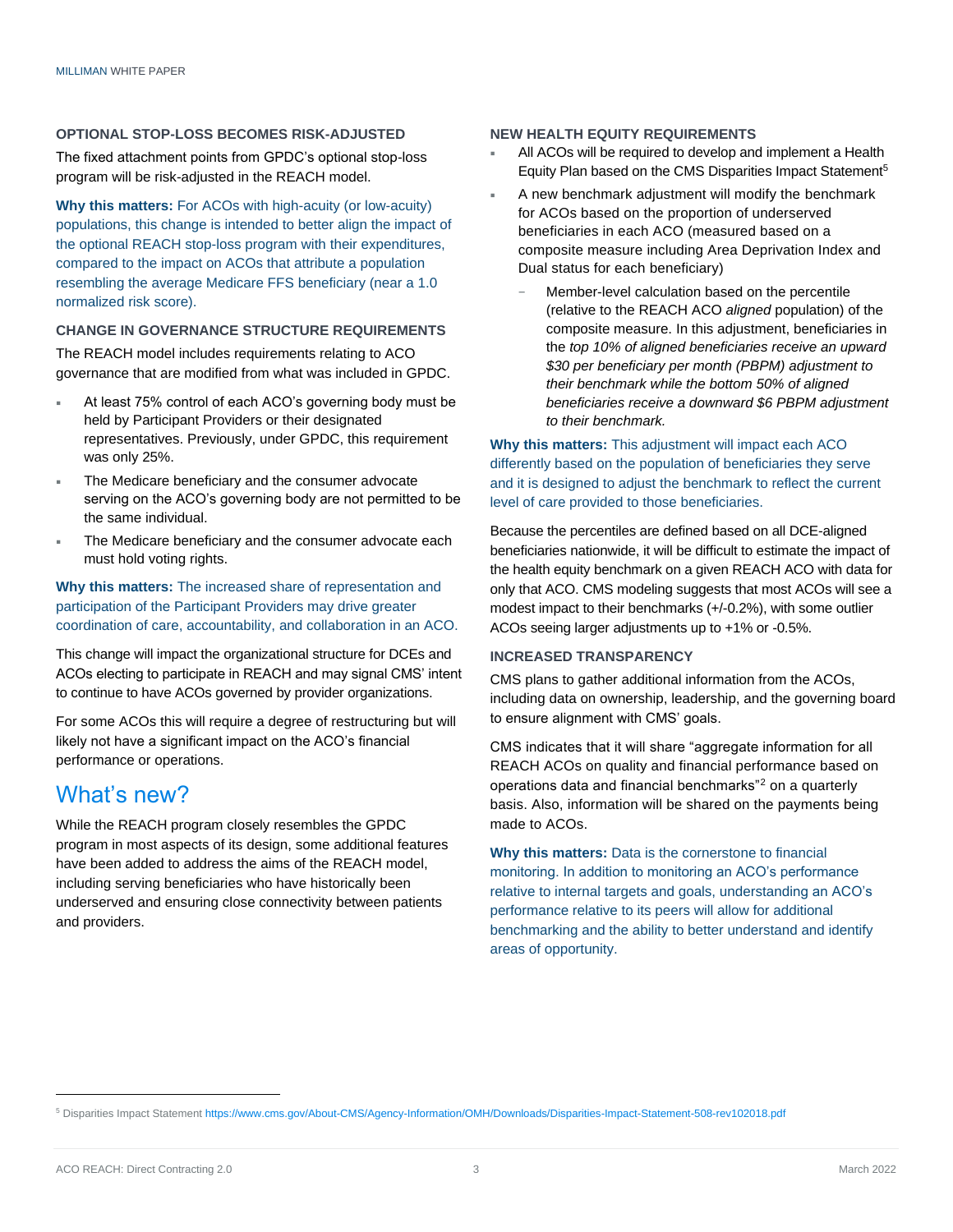#### **ADDITIONAL APPLICATION CRITERIA**

REACH includes the same five application domains that were included in the GPDC application: (1) organizational structure; (2) leadership and management; (3) financial plan and risk-sharing experience; (4) patient-centeredness and beneficiary engagement; and (5) clinical care.

In addition to these domains, REACH requires the following capabilities:

- Demonstrated strong track record of direct patient care
- Demonstrated record of serving historically underserved communities with positive quality outcomes
- Program integrity risks posed by REACH ACO ownership or parent companies

**Why this matters:** CMMI may be more restrictive in who participates in the ACO REACH model. These additional application requirements will allow CMMI to gather additional information and ensure that all REACH participants are in alignment with CMMI's goals for the program.

### Important application information

#### **APPLICATION WINDOW NOW OPEN FOR NEW APPLICATIONS**

CMMI was initially planning to accept applications for new ACOs in PY2022 between January and March of 2021, based on its published timetable.<sup>6</sup> However, in April 2021,<sup>7</sup> the GPDC model was closed to new applicants for PY2022, meaning any entities considering applying to GPDC after the initial PY2021 application period were unable to apply.

With the introduction of REACH, new entities are now able to submit applications. *Any organizations interested in participating in the REACH ACO model (with the exception of existing ACOs) must submit a nonbinding application between March 7, 2022, and April 22, 2022*.

#### **EXISTING GPDC ACOS DO NOT NEED TO REAPPLY BUT MUST MEET NEW REACH REQUIREMENTS**

Organizations currently participating in the GPDC model will be permitted to continue participating in the REACH model and must agree to meet all the ACO REACH Model requirements by January 1, 2023, to continue participating. However, current GPDC participants must maintain a "strong compliance record"<sup>[2](#page-0-0)</sup> and agree to meet all the REACH requirements by January 1, 2023, to continue participating in the REACH model.

# Closing thoughts

The ACO REACH model represents a rebranding of the existing GPDC model. It includes modest revisions to the assumptions underlying the GPDC benchmarking methodology as well as participation requirements. It has also opened the window for new entities to participate in the program beginning in 2023, which was not an option after CMS stopped accepting GPDC applications in the spring of 2021.

The REACH model will be a good fit for organizations that have experience taking downside risk for Medicare FFS populations, are interested in a higher degree of opportunity to manage those populations, and have a risk tolerance aligned with the upside and downside risk of the ACO REACH program.

### Additional resources

Milliman has published several papers on the GPDC model since its announcement in 2020. These publications include details about the key features of the model, including beneficiary alignment, benchmark methodology, and assumptions underlying the financial settlements. We encourage any organizations considering REACH to peruse these publications for additional background on how the program has evolved.

- [Direct Contracting: A program summary and comparison](https://www.milliman.com/en/insight/direct-contracting-a-program-summary-and-comparison-with-mssp-and-ngaco)  [with MSSP \(Medicare Shared Savings Program\) and](https://www.milliman.com/en/insight/direct-contracting-a-program-summary-and-comparison-with-mssp-and-ngaco)  [NGACO \(Next Generation Accountable Care Organization\)](https://www.milliman.com/en/insight/direct-contracting-a-program-summary-and-comparison-with-mssp-and-ngaco) (March 2020)
- [Summary of changes to the CMS direct contracting program](https://us.milliman.com/en/insight/summary-of-changes-to-the-cms-direct-contracting-program) (December 2020)
- [Direct Contracting and the impact of COVID-19 on physicians](https://us.milliman.com/-/media/milliman/pdfs/2021-articles/1-8-21-direct_contracting_and_the_impact-v1.ashx) (January 2021)
- [Medicare FFS Direct Contracting: Financial benchmark](https://us.milliman.com/en/insight/medicare-ffs-direct-contracting-financial-benchmark-observations)  [observations \(](https://us.milliman.com/en/insight/medicare-ffs-direct-contracting-financial-benchmark-observations)January 2021)

<sup>&</sup>lt;sup>6</sup> CMMI. Key Dates for the Direct Contracting Model (Global and Professional). Retrieved March 14, 2022, fro[m https://innovation.cms.gov/media/document/dc](https://innovation.cms.gov/media/document/dc-professionalglobal-timeline)[professionalglobal-timeline.](https://innovation.cms.gov/media/document/dc-professionalglobal-timeline)

<sup>7</sup> CMS (April 2021). GPDC Model FAQS. Retrieved March 14, 2022, fro[m https://innovation.cms.gov/media/document/gpdc-model-general-faqs.](https://innovation.cms.gov/media/document/gpdc-model-general-faqs)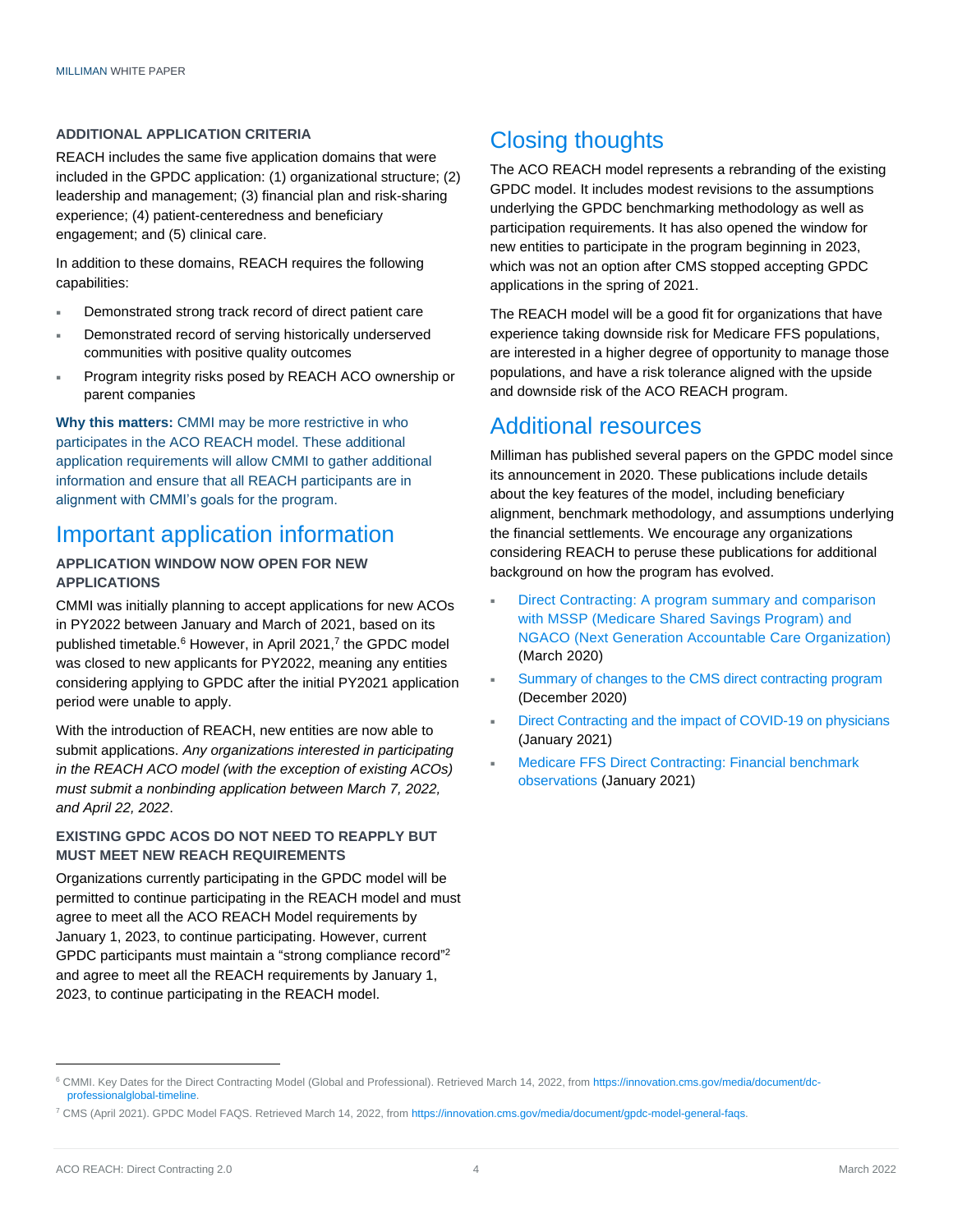| <b>FIGURE 1: DIFFERENCES BETWEEN GPDC AND ACO REACH</b> |  |  |
|---------------------------------------------------------|--|--|

| <b>FEATURE</b>                                                                                                        | <b>GPDC</b>                                                                                                                                          | <b>ACO REACH</b>                                                                                                                                                    | <b>WHY THIS MATTERS</b>                                                                                                                                                                                                                                                                                                                                                                                                                                                                                                                                                    |  |
|-----------------------------------------------------------------------------------------------------------------------|------------------------------------------------------------------------------------------------------------------------------------------------------|---------------------------------------------------------------------------------------------------------------------------------------------------------------------|----------------------------------------------------------------------------------------------------------------------------------------------------------------------------------------------------------------------------------------------------------------------------------------------------------------------------------------------------------------------------------------------------------------------------------------------------------------------------------------------------------------------------------------------------------------------------|--|
| <b>Risk Adjustment Cap:</b>                                                                                           |                                                                                                                                                      |                                                                                                                                                                     |                                                                                                                                                                                                                                                                                                                                                                                                                                                                                                                                                                            |  |
| Reference Year                                                                                                        | Risk scores are capped<br>relative to a reference<br>year that is two years<br>prior to each<br>performance year (i.e.,<br>a rolling reference year) | Starting in 2024, the reference<br>year is expected to be locked at<br>2022 risk scores through the<br>entire Agreement Period                                      | • This limits the opportunity for REACH ACOs to generate shared savings<br>through more accurate risk score coding.<br>• Under the REACH methodology, any risk score improvements in excess of<br>the risk score cap (3%, relative to the reference-year demographic risk<br>score for aligned beneficiaries) will not be recognized in the benchmark.<br>. This change moves the treatment of risk ratio caps in the direction of<br>MSSP, where normalized risk ratios are calculated (and capped) relative to<br>the third benchmark year.                              |  |
| Risk Score Growth Cap                                                                                                 | The cap will be<br>calculated on a<br><b>Hierarchical Condition</b><br>Categories (HCC) risk<br>basis between PY and<br>reference year               | The cap will be calculated<br>relative to the ACO's<br>demographic risk score growth.                                                                               | ■ Because the 3% risk score cap will be calculated relative to any change in<br>the demographic risk score over that same time period, an ACO's risk<br>score will not be penalized (or rewarded) for shifts in its attributed<br>population (to the degree the risk score cap is reflected as a change in the<br>demographic risk score).                                                                                                                                                                                                                                 |  |
| <b>Global Discount</b>                                                                                                | 4.0% discount in 2024<br>5.0% discount in 2025<br>and 2026                                                                                           | 3.0% discount in 2024<br>3.5% in 2025 and 2026                                                                                                                      | . DCEs that may have hesitated to consider the Global option due to the<br>increasing discount should revisit the option.<br>. Under ACO REACH, the Global discount will require REACH ACOs to<br>reduce expenditures each year in order to generate shared savings, but the<br>required expenditure reduction is now a lower threshold.<br>• See the tables in Appendix A for a comparison of the shared savings and<br>loss parameters among various CMMI models, along with brief<br>commentary.                                                                        |  |
| <b>Withholds for</b><br>2023 or Later                                                                                 | 5% "pay for<br>performance"                                                                                                                          | 2% "pay for performance"                                                                                                                                            | • This change reduces the impact that an ACO's quality score has on the<br>benchmark (and thus overall performance).                                                                                                                                                                                                                                                                                                                                                                                                                                                       |  |
| Stop-loss                                                                                                             | Attachment points are<br>fixed                                                                                                                       | Attachment points will be risk-<br>adjusted                                                                                                                         | • For ACOs with high-acuity (or low-acuity) populations, this change will<br>better align the impact of the optional REACH stop-loss program on their<br>expenditures with the impact that is observed by ACOs that attribute a<br>population resembling the average Medicare FFS beneficiary (near a 1.0<br>normalized risk score).                                                                                                                                                                                                                                       |  |
| Governance<br>Share of governing<br>body held by<br><b>Participant Providers</b><br>or designated<br>representatives. | At least 25%                                                                                                                                         | At least 75%                                                                                                                                                        | • The increased share of representation and participation of the participating<br>providers may drive greater coordination of care, accountability, and<br>collaboration in an ACO.<br>• This change will impact the organizational structure for DCEs and ACOs<br>electing to participate in REACH and signals CMS's intent to continue to<br>have ACOs governed by provider organizations.                                                                                                                                                                               |  |
| Beneficiary and consumer advocate:                                                                                    |                                                                                                                                                      |                                                                                                                                                                     | • For some ACOs this will require a degree of restructuring but will likely not<br>have a significant impact on the ACO's financial performance or operations.                                                                                                                                                                                                                                                                                                                                                                                                             |  |
| -Same individual?                                                                                                     | Yes                                                                                                                                                  | No                                                                                                                                                                  |                                                                                                                                                                                                                                                                                                                                                                                                                                                                                                                                                                            |  |
| -Voting rights?                                                                                                       | No.                                                                                                                                                  | Yes                                                                                                                                                                 |                                                                                                                                                                                                                                                                                                                                                                                                                                                                                                                                                                            |  |
| <b>Health Equity</b><br><b>Requirements</b>                                                                           | Does not exist                                                                                                                                       | Member-level calculation based<br>on decile. Top decile receives<br>upward \$30 PBPM adjustment.<br>The bottom five deciles receive<br>downward \$6 PBPM adjustment | . This adjustment will impact each ACO differently, based on the populations<br>of beneficiaries they serve, and is designed to adjust the benchmark to<br>reflect the current levels of care provided to those beneficiaries.<br>ACOs will be able to leverage historical Medicare FFS claims data in order<br>to estimate the potential impact of this adjustment on the ACO's<br>benchmark.<br>• CMS modeling suggests that most ACOs will see a modest impact to their<br>benchmark (+/-0.2%), with some outlier ACOs seeing larger adjustments<br>up to +1% or -0.5%. |  |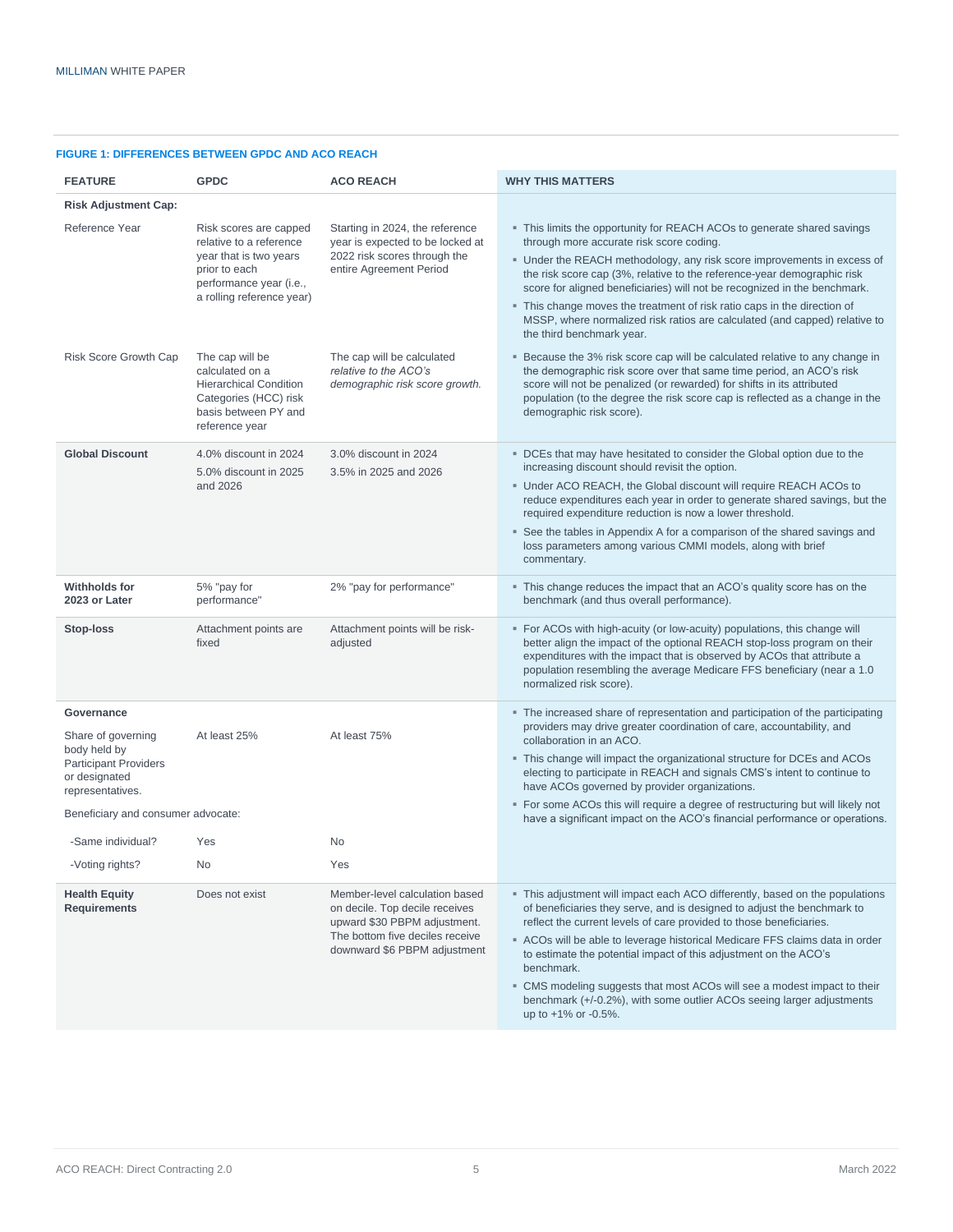# Appendix A – Comparison of shared savings and loss parameters by ACO option

As discussed above, in its restructuring of GPDC into ACO REACH CMMI has reduced the discount schedule for the Global option, while also reducing the quality withhold. These changes reduce the overall downward adjustment applied to an ACO's benchmark before savings can be achieved and make the Global option more appealing under ACO REACH than it was under GPDC. The table in Figure 2 compares the effective total discount under a few scenarios for the prior and revised programs. The reduction in discount plus quality withhold is material for entities considering ACO REACH.

#### **FIGURE 2: DIFFERENCES BETWEEN GPDC AND ACO REACH Year Quality Score Global DC Model Discount Net Quality Withhold Net downward adjustment to benchmark Scenario 1** 2024 70% ACO REACH 3.00% 0.60% 3.60% GPDC 4.00% 1.50% 5.50% **Scenario 2** 2024 90% ACO REACH 3.00% 0.20% 3.20% GPDC 4.00% 0.50% 4.50% **Scenario 3** 2025 70% ACO REACH 3.50% 0.60% 4.10% GPDC 5.00% 1.50% 6.50% **Scenario 4** 2025 90% ACO REACH 3.50% 0.20% 3.70% GPDC 5.00% 0.50% 5.50%

For any entity considering ACO REACH it is important to consider these adjustments in the broader context of shared savings and loss parameters for the MSSP Pathways program. The graphic in Figure 3 compares gross versus shared savings/losses for MSSP Pathways, GPDC, and ACO REACH. In creating this graphic we have assumed that for Pathways the ACO reaches the quality threshold, and for GPDC or ACO REACH it has earned back 90% of its quality withhold.



**FIGURE 3: SHARED VS. GROSS SAVINGS AND LOSSES – A COMPARISON OF PATHWAYS, GPDC, AND ACO REACH WITH 90% QUALITY SCORE**

Note: We have not included REACH Professional in Figure 3 explicitly. The trajectory of shared versus gross savings/losses would be very similar to GPDC Professional, with the difference that the net quality withhold after earn-back will be lower under REACH than in GPDC.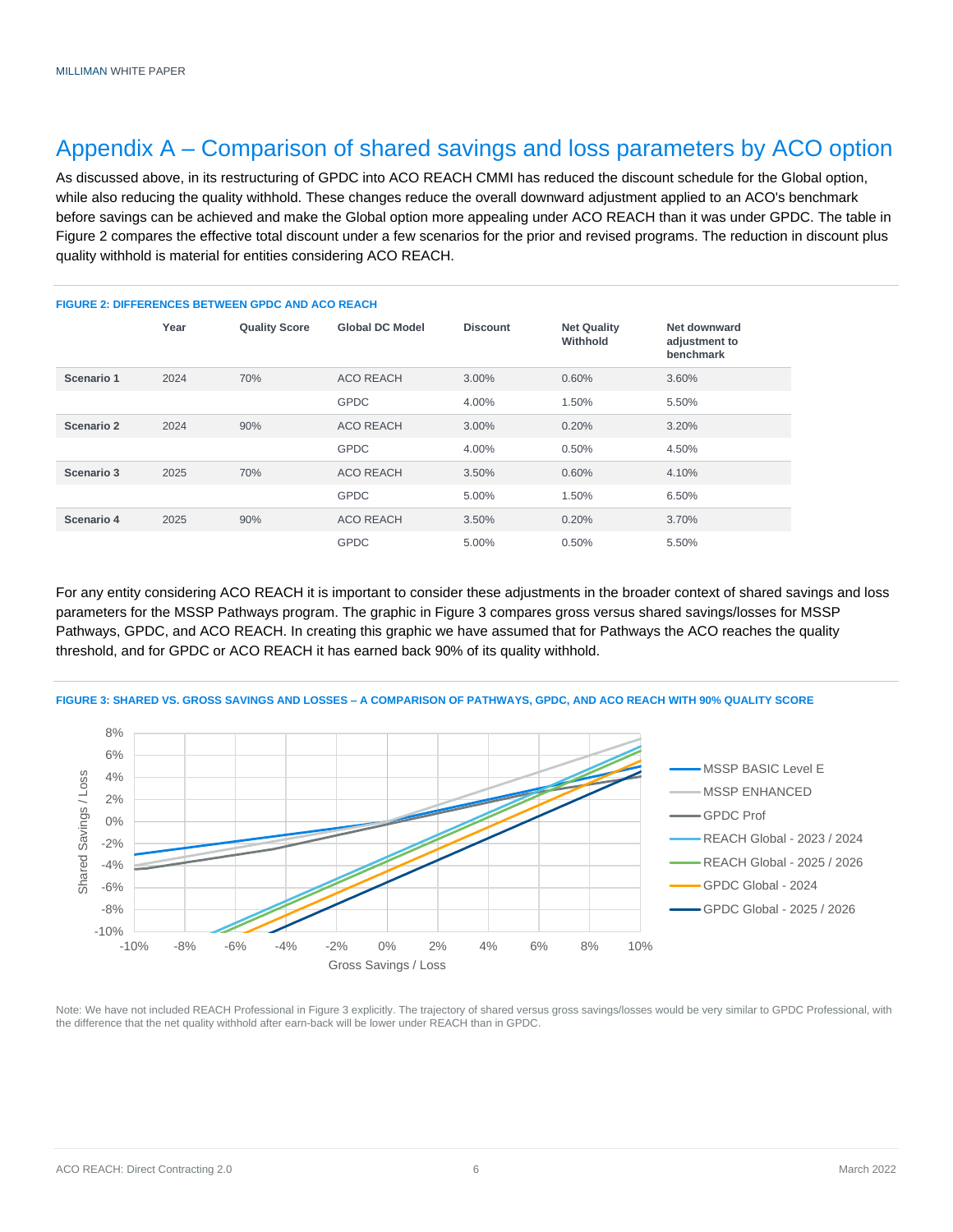It can be helpful to directly compare a more limited set of parameters. Figure 4 compares the shared savings/losses trajectories for MSSP ENHANCED versus the 2024 parameters for ACO REACH (3% discount) and 2024 DC Global (4% discount). Shared savings under ACO REACH are improved relative to DC Global, but gross savings have to be greater than approximately 12% of benchmark before shared savings under ACO REACH exceed MSSP ENHANCED.



**FIGURE 4: SHARED VS. GROSS SAVINGS AND LOSSES – MSSP ENHANCED VS. 2023-2024 ACO REACH AND 2024 DC GLOBAL WITH 90% QUALITY SCORE**

Figure 5 is similar to Figure 4, but with discount parameters for 2025 and 2026. In these years gross savings would have to be equal to or greater than 16% of benchmark before shared savings under ACO REACH exceed MSSP ENHANCED.





It is important to note that there are many parameters to consider when comparing MSSP and ACO REACH beyond discount, quality withhold, and shared savings parameters. While the benchmarks for MSSP and ACO REACH utilize similar concepts of a fixed benchmark period, regional adjustment, and risk adjustment, the specific details of how the development is implemented may result in materially different benchmarks and in turn materially different opportunities for savings. We encourage any entity considering an application to ACO REACH to perform its full due diligence for how the programs compare for its own ACO or provider organization.